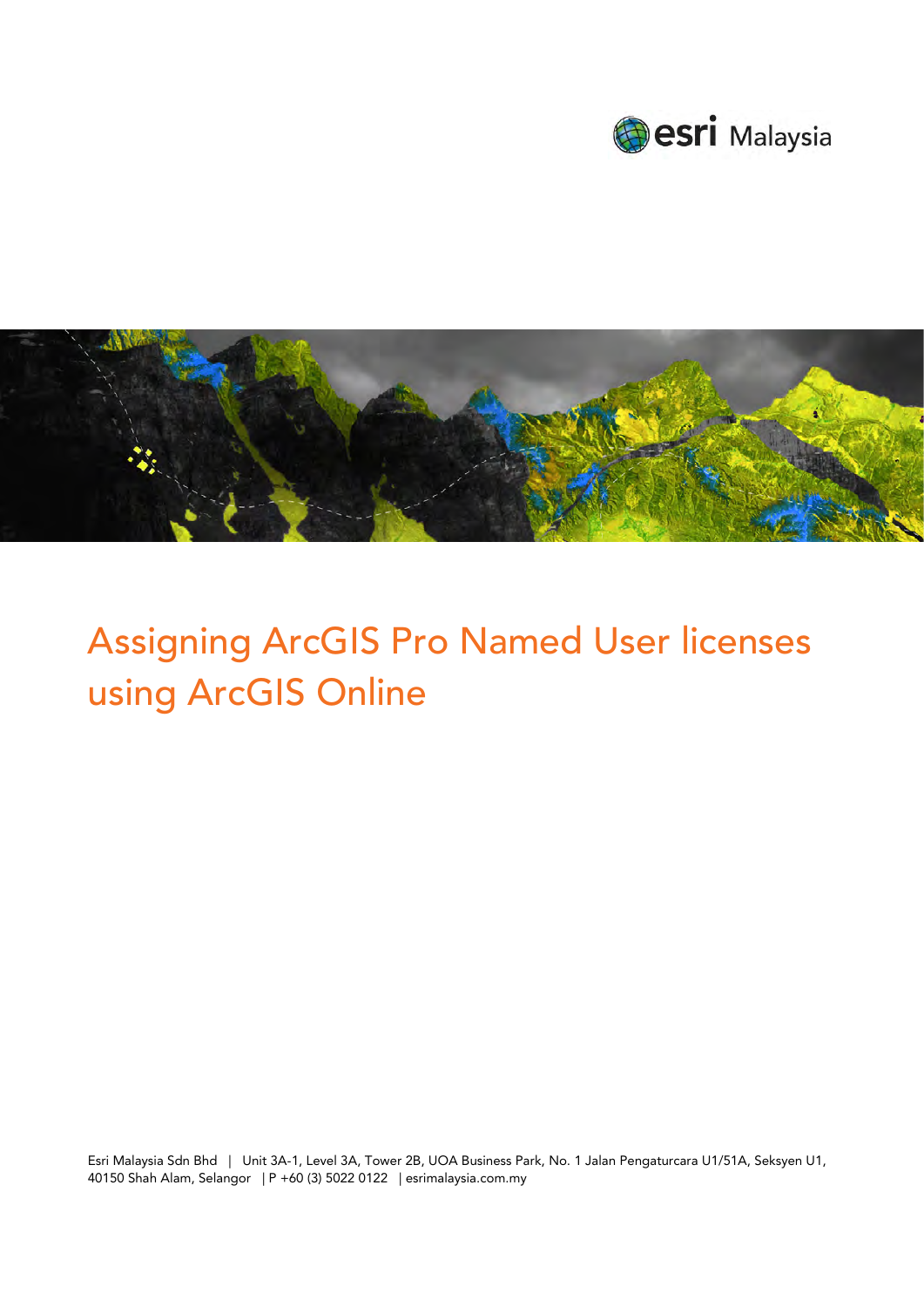Log into ArcGIS Online [\(www.arcgis.com\)](http://www.arcgis.com/) using an administrator account

| Sign in with                   | esri                                            |
|--------------------------------|-------------------------------------------------|
| ArcGIS login                   |                                                 |
| 8 DevTestUser2021              |                                                 |
| a<br>Keep me signed in         |                                                 |
|                                | Sign In<br>Forgot username? or Forgot password? |
| Your ArcGIS organization's URL |                                                 |
|                                |                                                 |
|                                | No account? Create an account                   |
|                                | Privacy                                         |

By default, you will be directed to the Overview on the Organization tab

Go to Licenses on the blue menu bar

| LizDev /                |                                                                                        | Overview                                     | <b>Members</b><br>Licenses<br>- 33 | <b>Settings</b><br><b>Status</b>     |
|-------------------------|----------------------------------------------------------------------------------------|----------------------------------------------|------------------------------------|--------------------------------------|
| LizDev                  | Edit settings                                                                          | Credits                                      |                                    | View status                          |
| Create activity report- | Subscription ID<br>Feature Data Store<br>Standard                                      | Total remaining credits<br>2,486.26          | Last 30 days<br>.08                | Last 24 hours<br>0.04                |
|                         | Regional data hosting (D)<br>United States<br>System health<br>All systems operational | Last 30 days<br>0.04<br>383<br>$-10$<br>6.66 |                                    | Storage Analytics Subscriber content |
| Created<br>May 9, 2018  | Renewal date - Renew subscription-<br>May 21, 2021                                     | $-10$<br>Mai 10/2021                         |                                    | Api 9, 2021                          |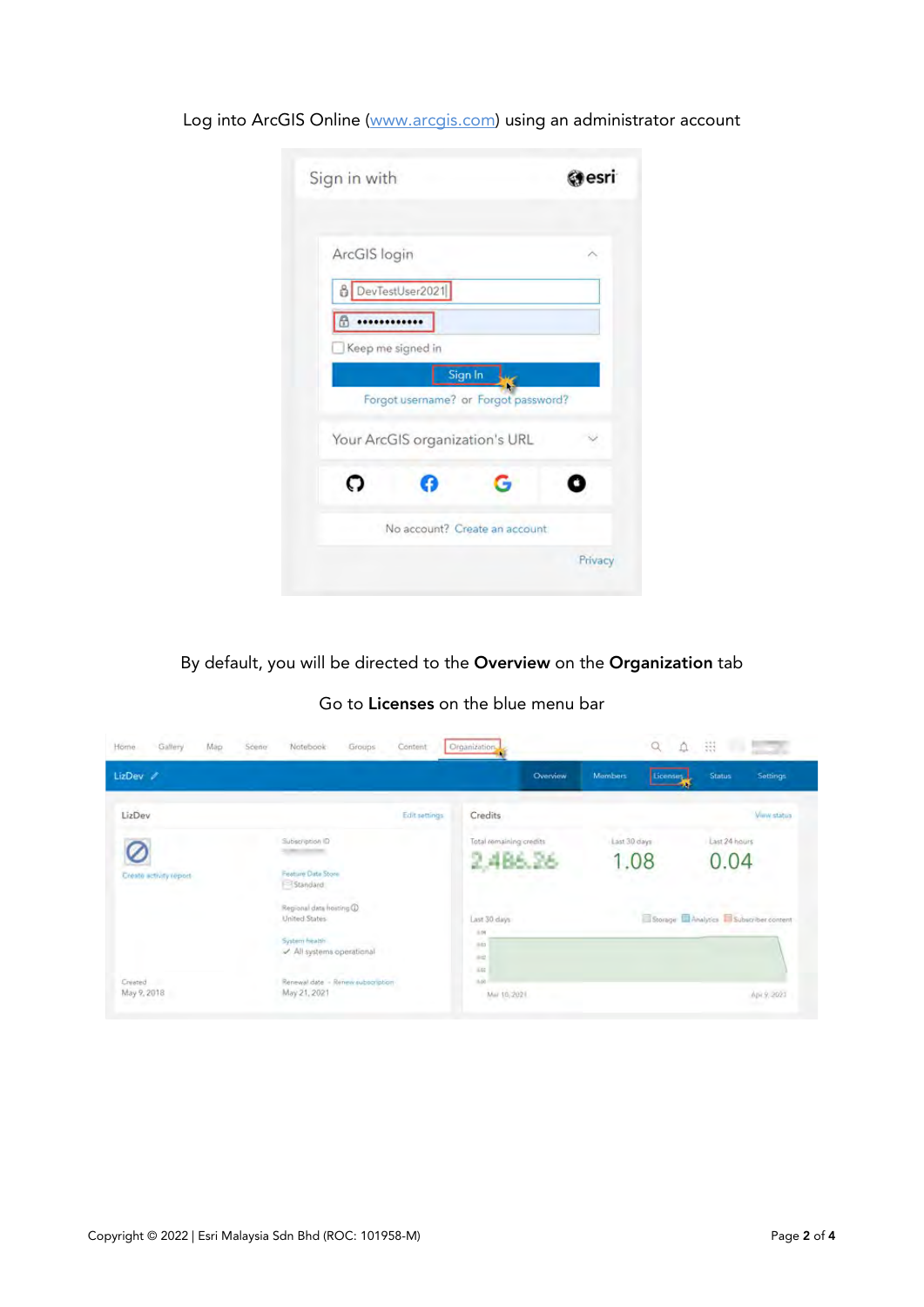## Ensure you are viewing the Add-on licenses section

## Click Manage on the feature you wish to update

| Map<br>Gallery.<br>Home<br>Notebook<br>Scene                                   | Content<br>Groups | Organization    |                | $\alpha$<br>Δ | a<br>m                    |
|--------------------------------------------------------------------------------|-------------------|-----------------|----------------|---------------|---------------------------|
| LizDev                                                                         |                   | Overview        | <b>Members</b> | Licenses      | Settings<br><b>Status</b> |
| Q. Search add-on licenses                                                      |                   |                 |                |               |                           |
|                                                                                | User types        | Add-on licenses |                |               |                           |
| V ArcGIS Pro License activity                                                  |                   |                 |                |               |                           |
| Prevent members from taking ArcGIS Pro offline<br>c                            |                   |                 |                |               |                           |
| ArcGIS Pro Basic<br>$\boldsymbol{\Theta}$<br>1 available 1 total<br>0 assigned |                   |                 |                |               |                           |
| Compatible user types                                                          | Manage            |                 |                |               |                           |
|                                                                                |                   |                 |                |               |                           |

A list of current users will appear. Select the user you are assigning the ArcGIS Pro license to

| Manage: ArcGIS Pro Basic                                                                                |                                                                        | ×                        |
|---------------------------------------------------------------------------------------------------------|------------------------------------------------------------------------|--------------------------|
| 0 antigned - 1 available 1 total                                                                        | Q. Search members<br>œ                                                 | Tij Membername 111 Filmr |
| Filters                                                                                                 | $1 - 3$ of $2$                                                         | Manage all on page       |
| Only show members assigned Q<br>this license                                                            | io 23 Th                                                               | ⊕                        |
| $\vee$ Usertype<br>Creator                                                                              | $\label{eq:1} \begin{array}{ll} \alpha & \text{for $n=1$} \end{array}$ | Not compatible           |
| <b>Yester</b><br>$\sim$ Role<br>Administrator<br>Data Editor<br>Publisher<br>User<br>Vewer <sup>*</sup> | $w = 1$                                                                | $\circ$                  |
| > Lest login                                                                                            |                                                                        |                          |
| > Login type                                                                                            |                                                                        | ٠                        |